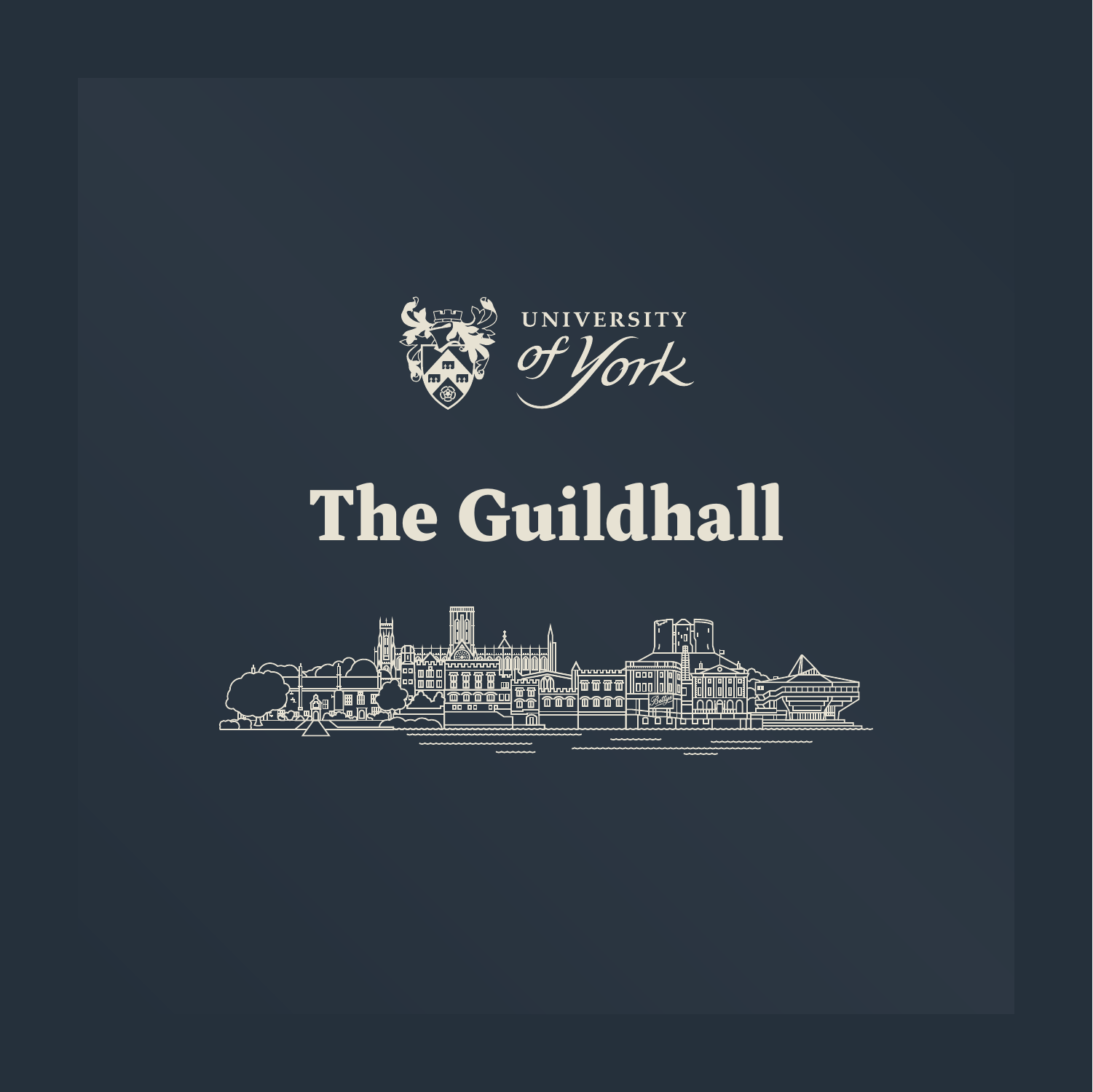## The Guildhall

The Guildhall is more than simply a stunning building. It is a physical representation of the University of York's vision for growth in community partnerships. It is where enterprise development, and individual and collective transformation begins.

It exists as a place where great minds co-locate and businesses unite organically. A place to facilitate knowledge exchange, where conversations start, people connect and skills collaborate.

The University of York community has a shared purpose for public good. With a reputation for creativity, entrepreneurialism, innovation and influence, it is our intention to be central to the success of the City and region. The Guildhall restoration is an enormous stride toward giving back to a city and community which has so richly supported the University over many years.





The Guildhall offers a range of workspace solutions, with conferencing and event spaces including the impressive Main Hall. Our workspaces suit a variety of business needs; from coworking spaces to help foster collaboration, to office spaces to support business formation and growth. Visitors can also enjoy the Guildhall Café, our historic riverside dining space on the edge of the River Ouse. The Guildhall complex provides meeting space for community groups and social enterprise as well as being a venue for University events such as York Festival of Ideas and York Talks.

*It is an exciting time for the University of York to be involved with the next era of the prestigious and historical building that is the Guildhall, right in the heart of the city of York.*

*The renovated Guildhall will offer fantastic opportunities for collaborative working to support business start ups, drive innovation and growth, and strengthen links between the University of York and partners in York and beyond.*

*I look forward to seeing how the facilities at the Guildhall will be used by students and new businesses to support and inspire the next generation of entrepreneurs, including opportunities to promote social enterprise and charitable work for the benefit of the local community. All this chimes directly with our commitment, as a University for Public Good, to work with like-minded partners to bring positive impact for our society."* 

Professor Charlie Jeffery Vice-Chancellor and President, University of York